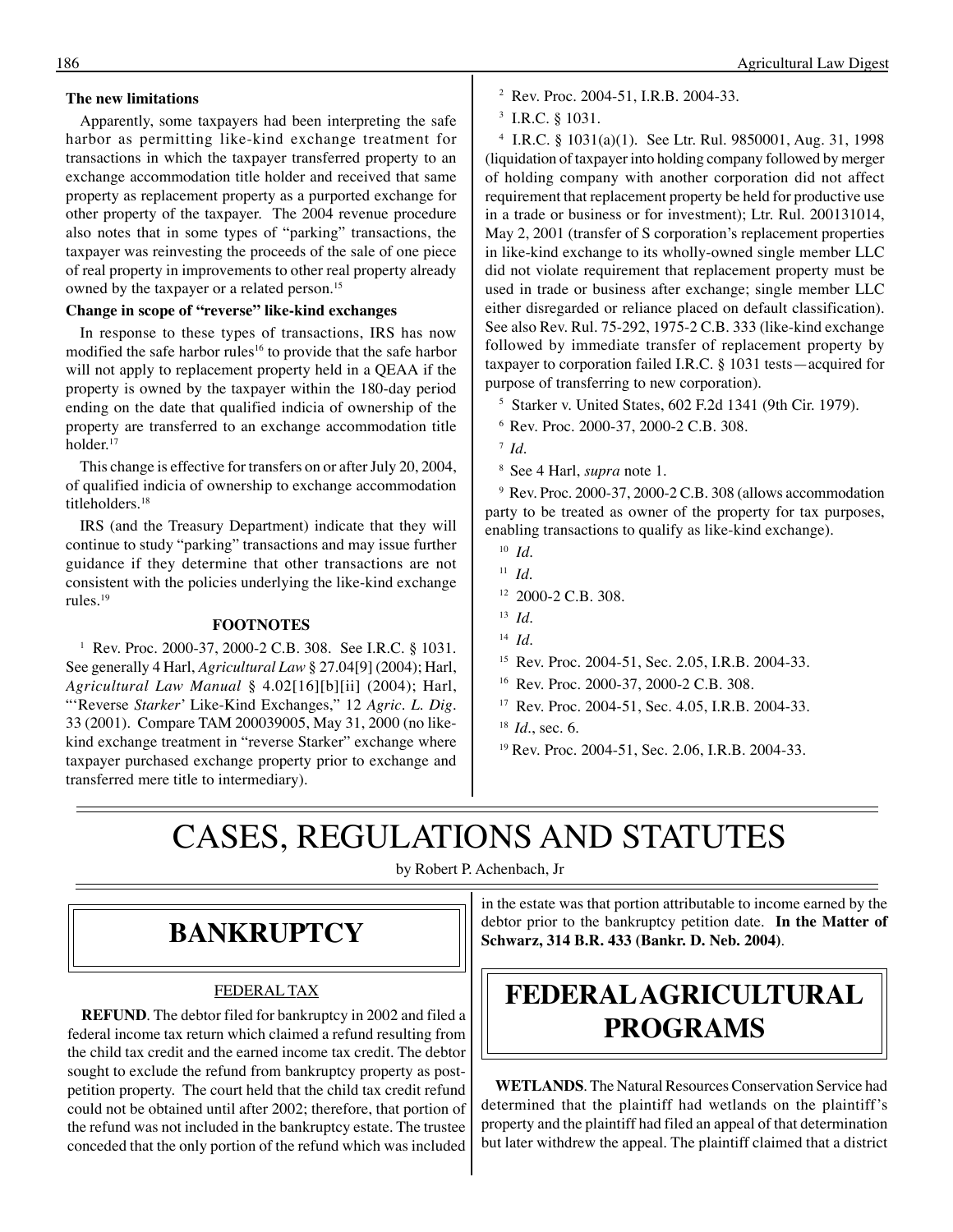conservationist had told the plaintiff that the plaintiff could remove woody vegetation from the wetland property. The plaintiff removed some woody vegetation from the wetland property and planted hay and corn on the property. The district conservationist discovered the removed shrubs and woody vegetation and informed the plaintiff that the plaintiff had converted wetland in violation of 16 U.S.C. §§ 3821-3824. The plaintiff filed an appeals of the conversion determination up to the National Appeals Division, including an appeal of the original wetlands determination. The NAD upheld the converted wetlands determination and refused to rule on the wetlands determination because the plaintiff had withdrawn the original appeal. The court held that 16 U.S.C. § 3822(a)(4) allowed an appeal of a wetlands determination as part of an appeal of a converted wetlands appeal. The court remanded the case to the NAD to rule on the propriety of the original wetlands determination, noting that the evidence appeared to indicate that the original wetlands determination was incorrect. **B & D Livestock Co. v. Veneman, 332 F. Supp. 2d 1200 (N.D. Iowa 2004)**.

# **FEDERAL ESTATE AND GIFT TAXATION**

**DISCLAIMERS**. The decedent's estate included a pension plan which, under state law, passed to the decedent's estate. The decedent's will bequeathed the residue estate to the decedent's three children in equal shares. The children each executed a written disclaimer of their residuary bequests, resulting in the pension plan funds being passed to the surviving spouse. The IRS ruled that the disclaimers were effective for federal estate tax purposes; therefore, the pension plan funds would be treated as passing directly from the decedent to the surviving spouse and would be eligible for the marital deduction. The IRS also ruled that the spouse could roll over the funds into an IRA with incurring income tax on the pension plan distributions. **Ltr. Rul. 200447040, Aug. 24, 2004**.

**FAMILY-OWNED BUSINESS DEDUCTION**. The decedent's estate included property for which the family-owned business deduction was available. The estate hired two accounting firms to prepare the estate tax return but the return did not make the family-owned business deduction election. When the error was discovered the executor filed a request for extension of time to make the election. The IRS granted the extension of time to file the election. **Ltr. Rul. 200448029, July 28, 2004**.

**GROSS ESTATE**. The District Court affirmed the Magistrate's report of the following case. The decedent was the remainder beneficiary of two trusts established by the decedent's sister for the sister's benefit. The trusts provided for termination of the trusts at the decedent's death and distribution of the trust assets under the sister's will. The sister's will provided for distribution of the sister's estate by passing one-half of the estate to the decedent. The sister predeceased the decedent and the decedent became the beneficiary of the trusts and one-half of the sister's separate property. At the death of the decedent, the

IRS claimed that the decedent's estate included one-half of the trusts' principal in that the sister's will bequeathed one-half of her estate to the decedent. The decedent's estate argued that the trust property did not pass to the decedent because the will bequest was to the decedent and not to the decedent's estate and, because the decedent did not survive the termination of the trusts, the trust property passed under the trusts' provisions to third parties. The court agreed with the estate's argument and held that the sister did not intend for any of the trusts' property to pass to the decedent or the decedent's estate; therefore, none of the trusts' property was included in the decedent's estate for federal estate tax purposes. **Cameron v. United States, 2004-2 U.S. Tax Cas. (CCH) ¶ 60,494 (W.D.Pa. 2004),** *aff'g***, 2004-2 U.S. Tax Cas. (CCH) ¶ 60,491 (W.D. Pa. 2004)**.

**SPECIAL USE VALUATION**. For an estate of a decedent dying in calendar year 2005, if the executor elects to use the special use valuation method under I.R.C.§ 2032A for qualified real property, the aggregate decrease in the value of qualified real property resulting from electing to use I.R.C. § 2032A that is taken into account for purposes of the estate tax may not exceed \$870,000. **Rev. Proc. 2004-71, I.R.B. 2004-50**.

The decedent's estate included general and limited partnership interests in a family partnership which operated a farm. The decedent's property passed to the taxpayer's three children directly or in trust. The estate elected special use valuation for the decedent's interest in the partnership. The estate first determined the fair market value of the partnership interests by applying discounts for lack of marketability and for the minority interests involved. The estate then applied the maximum reduction for the special use valuation, \$770,000, (870,000 in 2005, see above) to the adjusted fair market value to determine the value for estate tax purposes. The IRS noted that this method was approved in *Estate of Hoover, 69 F.3d 1044 (10th Cir. 1995)* and that the IRS has acquiesced to this ruling, see *1998-2 C.B. 254*. The IRS also noted that applying the valuation discounts after applying the special use valuation reduction was rejected in *Estate of Maddox v. Comm'r, 93 T.C. 229 (1989)*. Thus, the IRS ruled that the decedent's estate had used the proper method of valuing the estate property by applying the value discounts to the fair market value of the partnership interests before applying the special use valuation reduction. **Ltr. Rul. 200448006, July 19, 2004**.

## **FEDERAL INCOME TAXATION**

**CHARITABLE DEDUCTION**. Under the American Jobs Creation Act of 2004 (P.L. 108-357), charitable deductions for contribution of automobiles made after December 31, 2004 are subject to new rules. See page 165 *supra*. The IRS has issued a reminder to taxpayers that the charitable deduction over \$500 may be limited to the proceeds received by the charity when it sells the car unless the charity uses the car or makes improvements before the sale. The IRS cautioned taxpayers that the value listed in a car buyer's guide may not be sufficient to determine the value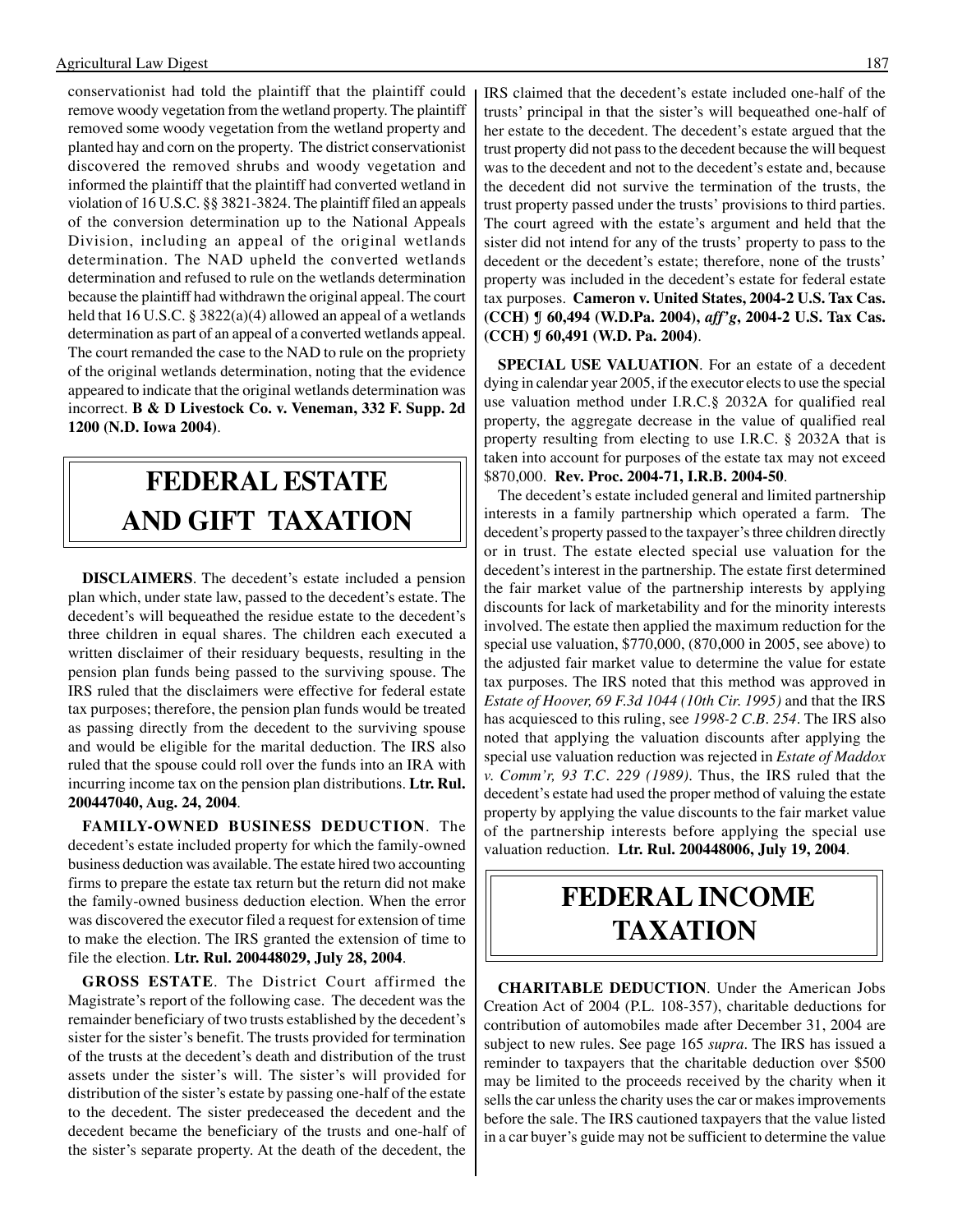#### of the car. **IR-2004-142**.

The taxpayer formed a family trust which reached an agreement with a charitable organization for the organization to pay the premiums on a life insurance policy owned by the family trust on the life of the taxpayer. The taxpayer made the payment to the charity without restrictions but the charity used the contribution to pay the premium on the insurance policy. The taxpayer made additional payments the following years and the charity again made the premium payments. The trust and charity agreed to split the proceeds of the insurance upon the death of the taxpayer. The transactions were halted after Congress passed legislation requiring charities to pay an excise tax on split-dollar insurance premiums. The court held that the taxpayers were not entitled to a charitable deduction for the contributions to the charity because the taxpayers received something of value in exchange. When the payments were made, the charity supplied the taxpayers with a receipt stating that no consideration was paid for the contributions, which was false. The court held that the false receipt resulted in the taxpayers failing to have sufficient substantiation of the contributions to support a deduction. See also *Addis v. Comm'r, 2004-2 U.S. Tax Cas. (CCH) ¶ 50,291 (9th Cir. 2004), aff'g, 118 T.C. 528 (2002)*. **Roark v. Comm'r, T.C. Memo. 2004-271**.

**DEATH OF COMBAT SOLDIERS.** The taxpayer was the spouse of a soldier who was killed in combat operations in Afghanistan. The taxpayer claimed that the soldier had served in several combat zones prior to Afghanistan. The IRS noted that I.R.C. § 692 provides that where a taxpayer is killed in a combat zone while in the armed services, the taxpayer is excused from taxation for all years after and including the first year the taxpayer served in a combat zone. The IRS noted the example of a taxpayer who first served in Korea in 1950 but was killed in Vietnam in 1966. That taxpayer income for 1950 through 1966 was not taxable. Thus, the taxpayer was eligible to file for a refund for those years in which taxes were paid but later, because of the taxpayer's death in a combat zone, became refundable, subject to the three year limitation period of I.R.C. § 6511(a) for filing refund claims. **CCA Ltr. Rul. 200447035, Aug. 16, 2004**.

**DISCHARGE OF INDEBTEDNESS**. A limited partnership had two corporations as partners. The partnership borrowed funds to build a commercial building and the limited partner had signed a guaranty of the loan and was required to make some early payments on the loan when the partnership failed to make timely payments. Eventually, the limited partner paid off the loan in order to get a release of its guaranty agreement. The partnership argued that the payment was a contribution to the partnership but the court held that the payment resulted in recognition of discharge of indebtedness income to the partnership. **Mas One Limited Partnership v. United States, 2004-2 U.S. Tax Cas. (CCH) ¶ 50,413 (6th Cir. 2004)**.

**INNOCENT SPOUSE**. While the taxpayer was married, the taxpayer and spouse invested in sheep breeding tax shelter partnerships. The loss deductions and other tax benefits of the partnerships were denied by the IRS and the taxpayer was

assessed taxes resulting from the disallowed tax benefits. The taxpayer innocent spouse relief from the taxes, arguing that the investments were made by the ex-spouse. The court found that the taxpayer had actively participated in the investments and was, or should have been, aware that the tax benefits were not legitimate. The court held that the taxpayer's knowledge and involvement in making the investments made the taxpayer ineligible for innocent spouse relief. **Barnes v. Comm'r, T.C. Memo. 2004-266**.

**INTEREST RATE**. The IRS has announced that, for the period January 1, 2005 through March 31, 2005, the interest rate paid on tax overpayments is 5 percent (4 percent in the case of a corporation) and for underpayments is 5 percent. The interest rate for underpayments by large corporations is 7 percent. The overpayment rate for the portion of a corporate overpayment exceeding \$10,000 is 2.5 percent. **Rev. Rul. 2004-111, I.R.B. 2004-50.** 

#### **PARTNERSHIPS**

TRANSACTIONS WITH PARTNERS. Under I.R.C. §  $707(a)(2)(B)$  transfers to and by a partnership that are more properly characterized as transactions between the partnership and one who is not a partner or between two or more partners acting other than in their capacity as partners shall be treated as such transactions. Regulations have been issued under this section for recharacterization of "disguised" sale of property to and from a partnership. The IRS has now issued proposed regulations governing the recharacterization of disguised sale of partnership interests. **69 Fed. Reg. 68838 (Nov. 26, 2004)**.

**PENSION PLANS**. The IRS has issued tables of covered compensation under I.R.C. § 401(l)(5)(E) for the 2004 plan year. **Rev. Rul. 2003-124, I.R.B. 2003-49**.

**RETURNS**. The IRS is requesting applications to participate in the e-file program from commercial businesses, nonprofit organizations and state or local governments. The annual program covers January 2005 through October 15, 2005. All prior-year partners must reapply for filing season 2005. A major area of emphasis for participants in the 2005 program will be to reach taxpayers who continue to file computer-prepared paper returns to convert those taxpayers to e-filing. Applications to participate in the program should be submitted through e-mail to efilepartners@irs.gov. Applications may also be sent to: Internal Revenue Service, 5000 Ellin Road, Lanham, Md. 20706, Attn: Karen Bradley, SE:W:CAR:SPEC:FO:IMS, C5-351. **Ann. 2004 93, I.R.B. 2004-49**.

The IRS has issued Publication 503 (2004), Child and Dependent Care Expenses; Publication 554 (2004), Older Americans' Tax Guide; Publication 969 (2004), Health Savings Accounts and Other Tax-Favored Health Plans; Publication 1494 (2005), Table for Figuring Amount Exempt from Levy on Wages, Salary, and Other Income —Forms 668-W(c), 668-W(c)(DO) and 668-W(ICS). The IRS notes that publication 1494 is temporarily published with both the 2004 and 2005 figures. The IRS states that the 2005 revision of Publication 1494 is used to compute the amount exempt from levies on wages, salaries, and other income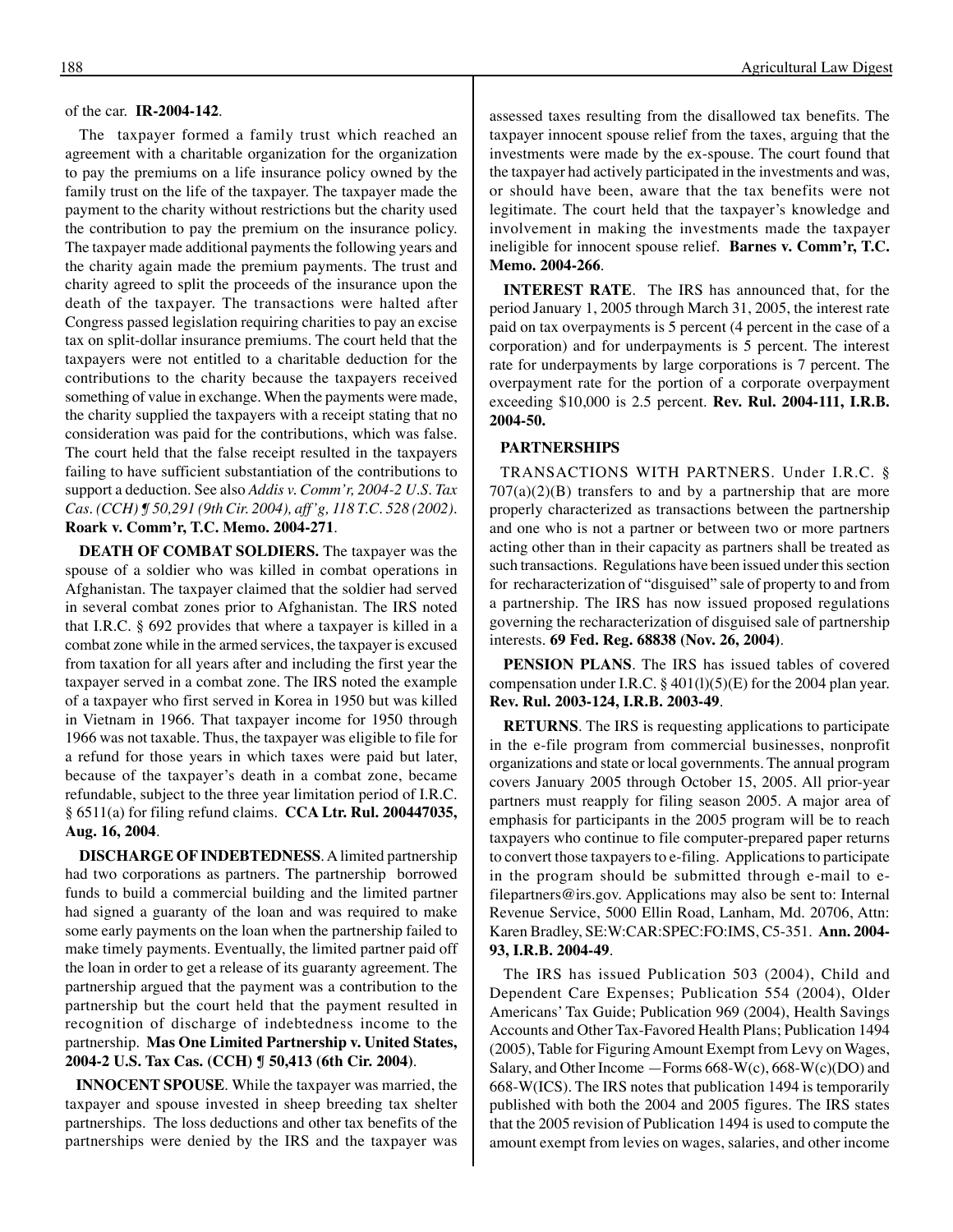paid in 2005. For levies issued in earlier years, if the taxpayers give new statements of exemption and filing status to their employers in 2005, the revised publication should be used to recompute the exempt amount. Taxpayers should use the January 2004 revision for levies issued in 2004, and if new exemption statements are received in that year. The forms are available on the IRS web site, www.irs.gov/formspubs/ index.html, in the Forms & Pubs section. The documents are available at no charge and can be obtained (1) by calling the IRS's toll-free telephone number, 1-800-TAX-FORM (1-800- 829-3676); (2) through FedWorld on the Internet; or (3) by directly accessing the Internal Revenue Information Services bulletin board at (703) 321-8020.

**SOCIAL SECURITY PAYMENTS**. The taxpayer was a retired truck driver who received pension plan payments and social security payments. After retirement, the taxpayer became an associate pastor with a church without salary. The taxpayer did not file income tax returns for the years involved, arguing that the pension plan and social security payments were exempt from tax, under Treas. Reg. § 31.3401(a)(9)-1, as amounts paid to a minister. The court held that the pension plan and social security payments were subject to income tax because the amounts were not paid for the taxpayer's services as a minister. **Buras v. Comm'r, T.C. Summary Op. 2004-161**.

**TAX RATES**. The standard deductions for 2005 are \$10,000 for joint filers, \$7,300 for heads of households, \$5,000 for single filers and \$5,000 for married individuals who file separately. The income limit for the maximum earned income tax credit is \$5,200 for taxpayers with no children, \$7,830 for taxpayers with one child, and \$11,000 for taxpayers with two or more children. The IRS also announced the inflation adjusted tax tables and other inflation adjusted figures for 2005. The personal exemption is \$3,200. For taxable years beginning in 2005, the personal exemption amount begins to phase out at, and is completely phased out after, the following adjusted gross income amounts:

|                      | $AGI - Beginning$ | <b>AGI Above Which Exemption</b> |
|----------------------|-------------------|----------------------------------|
| <b>Filing Status</b> | of Phaseout       | Fully Phased Out                 |
| I.R.C. $§ 1(a)$      | \$218,950         | \$341,450                        |
| I.R.C. $\S$ 1(b)     | \$182,450         | \$300,950                        |
| I.R.C. $§ 1(c)$      | \$145,950         | \$268,450                        |
| I.R.C. $\S$ 1(d)     | \$109,475         | \$170,725                        |

For taxable years beginning in 2005, the expense method depreciation limit is increased to \$105,000, with the limitation reduced if more than \$420,00 of Section 179 property is placed in service in 2005. **Rev. Proc. 2004-71, I.R.B. 2004-50**.

**UNRELATED BUSINESS INCOME**. This ruling involved two situations. In the first situation, a trade association received revenue from a web site which existed during a trade show and involved activities of exhibitors in conjunction with the trade show. The IRS ruled that the income from the web site was a trade show activity and was not unrelated business income. In the second situation, the trade association web site was not available during a trade show but was run for a limited time independent of any trade show. The IRS ruled that the web site was not a trade show activity, therefore, the revenue from

the web site was unrelated business income. **Rev. Rul. 2004 112, I.R.B. 2004-50**.

**WAGES**. The taxpayer was employed under a written employment contract for a term of years. The taxpayer and employer negotiated an early termination of the contract and the taxpayer received a payment from the employer in consideration for the taxpayer's relinquishment of the remainder of the contract rights. The IRS ruled that the payment was taxable as ordinary income and was subject to FICA and FUTA taxes and income tax withholding. **Rev. Rul. 2004-110, I.R.B. 2004 50**.

The taxpayer was a baseball player who signed a contract with a baseball organization. The contract provided for a sign-up bonus if the taxpayer shows up for spring training as requested. The IRS ruled that the bonus was taxable as ordinary income and was subject to FICA and FUTA taxes and income tax withholding. In a second situation, the contract was negotiated by the taxpayer's union and the contract contained a bonus to be paid upon ratification of the contract by the union players. The IRS ruled that the bonus was taxable as ordinary income and was subject to FICA and FUTA taxes and income tax withholding .**Rev. Rul. 2004-109, I.R.B. 2004-50**.

### **NEGLIGENCE**

**ASSUMPTION OF RISK.** The plaintiff was nine years old when the plaintiff and family vacationed at the ranch operated by the defendant. The plaintiff was injured while riding a pony supplied by the defendant. The plaintiff's parents had signed a stable sign-in sheet which listed the other guests and contained language that the signers held the defendant harmless for injury from the use of the horses. The defendant raised the defense of assumption of risk and the plaintiff argued that the defendant was negligent in creating a dangerous condition which exceeded the normal risks of horse riding because the horse was too young for a child, the defendant failed to properly teach the plaintiff how to stop the horse and the defendant failed to properly supervise the riding. The court denied summary judgment for the defendant because the plaintiff had raised sufficient issues of fact as to the possible negligence of the defendant in excess of the normal risks from horse riding. In addition, the court held that the hold harmless language on the sign-in sheet was insufficient notice to bar a suit for negligence by the defendant in excess of the normal risks of horse riding. **Applbaum v. Golden Acres Farm and Ranch, 333 F. Supp.2d 31 (N.D. N.Y. 2004)**.

### **SECURED TRANSACTIONS**

**PERFECTION.** The plaintiff loaned money to a farmer for the purchase of a tractor. The farmer granted a security interest in the tractor as collateral and the plaintiff filed a financing